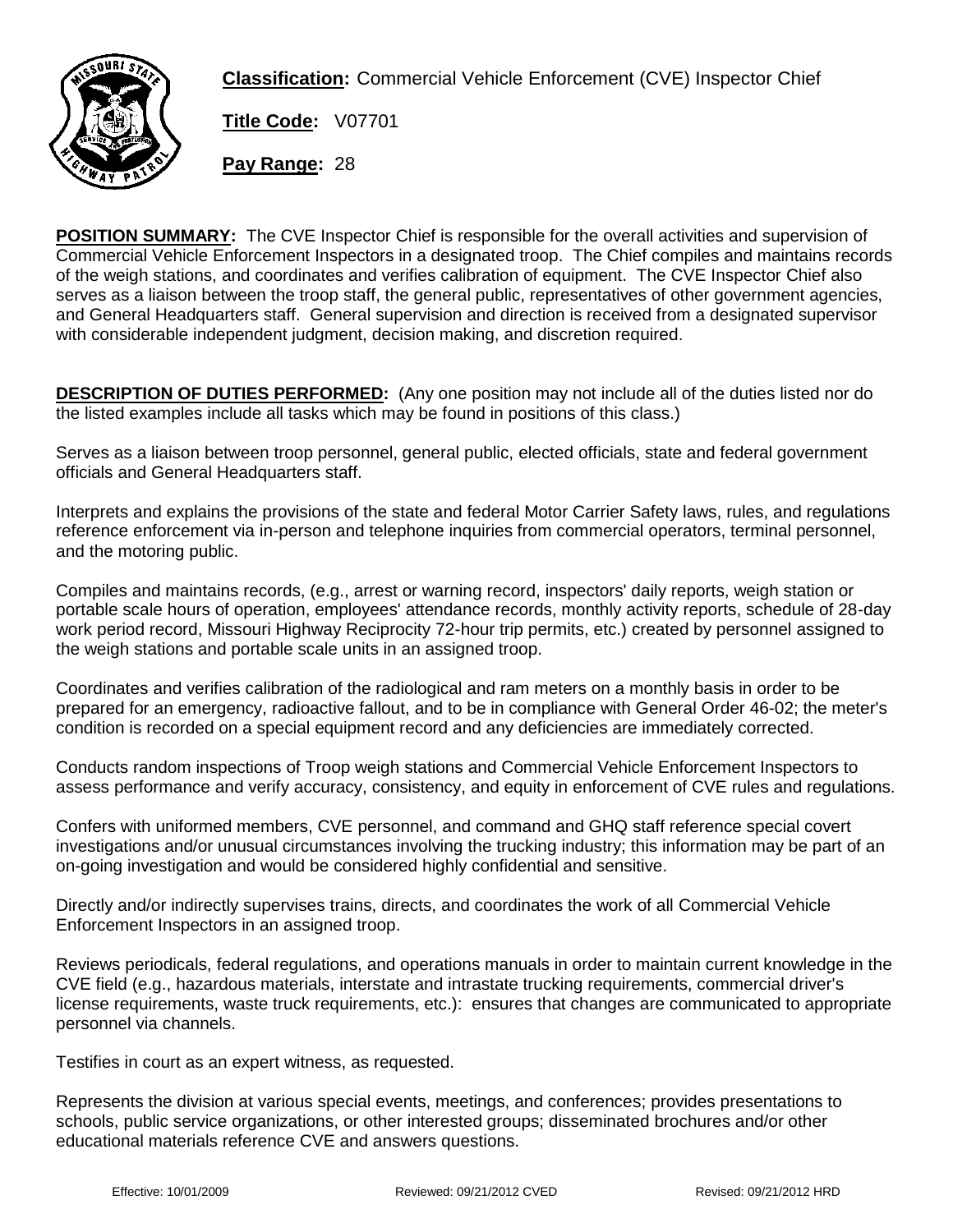## **Classification:** CVE Inspector Chief **Page 2 Page 2**

May perform the duties of a CVE inspector, as needed.

Performs job-related travel as needed.

Performs other related work as assigned.

### **REQUIRED KNOWLEDGE, SKILLS, AND ABILITIES:** Extensive knowledge of Patrol policies and procedures.

Extensive knowledge of the techniques, practices, procedures, and equipment used in CVE.

Extensive knowledge of state and federal commercial motor vehicle laws, rules, and regulations.

Thorough knowledge of hazardous/radioactive materials as they pertain to commercial vehicle enforcement and exercises the proper safety procedures as associated with same.

Knowledge of post-accident analysis.

Knowledge of the principles and techniques of supervision.

Knowledge of the documents associated with commercial vehicle enforcement.

Knowledge of the proper training procedures reference commercial vehicle enforcement.

Ability to detect forgery of the documents associated with commercial vehicle enforcement.

Ability to solve problems, exercise judgment, and make decisions in performing job duties.

Ability to operate a Patrol vehicle in accordance with Missouri State Highway Patrol Policy and State of Missouri Statues.

Ability to gather, assemble, correlate, and analyze paperwork submitted from weigh stations and portable scales to be incorporated into reports.

Ability to perform quality control checks by calibrating and verifying radiological and ram meters.

Ability to effectively plan, direct, and supervise the work of others.

Ability to detect unsafe equipment on vehicles and take appropriate corrective action.

Ability to practice the safety procedures involved in administering first aid and dealing with body fluid and/or blood-borne pathogens.

Ability to comprehend, communicate, and enforce state and federal laws and regulations governing commercial vehicles with firmness, tact, and impartiality.

Ability to exercise patience and diplomacy in dealing with the public.

Ability to create, review, and edit reports for completeness, clarity, accuracy, and legibility.

Ability to deal with a wide variety of individuals in potentially hostile situations in a professional, patient, and efficient manner.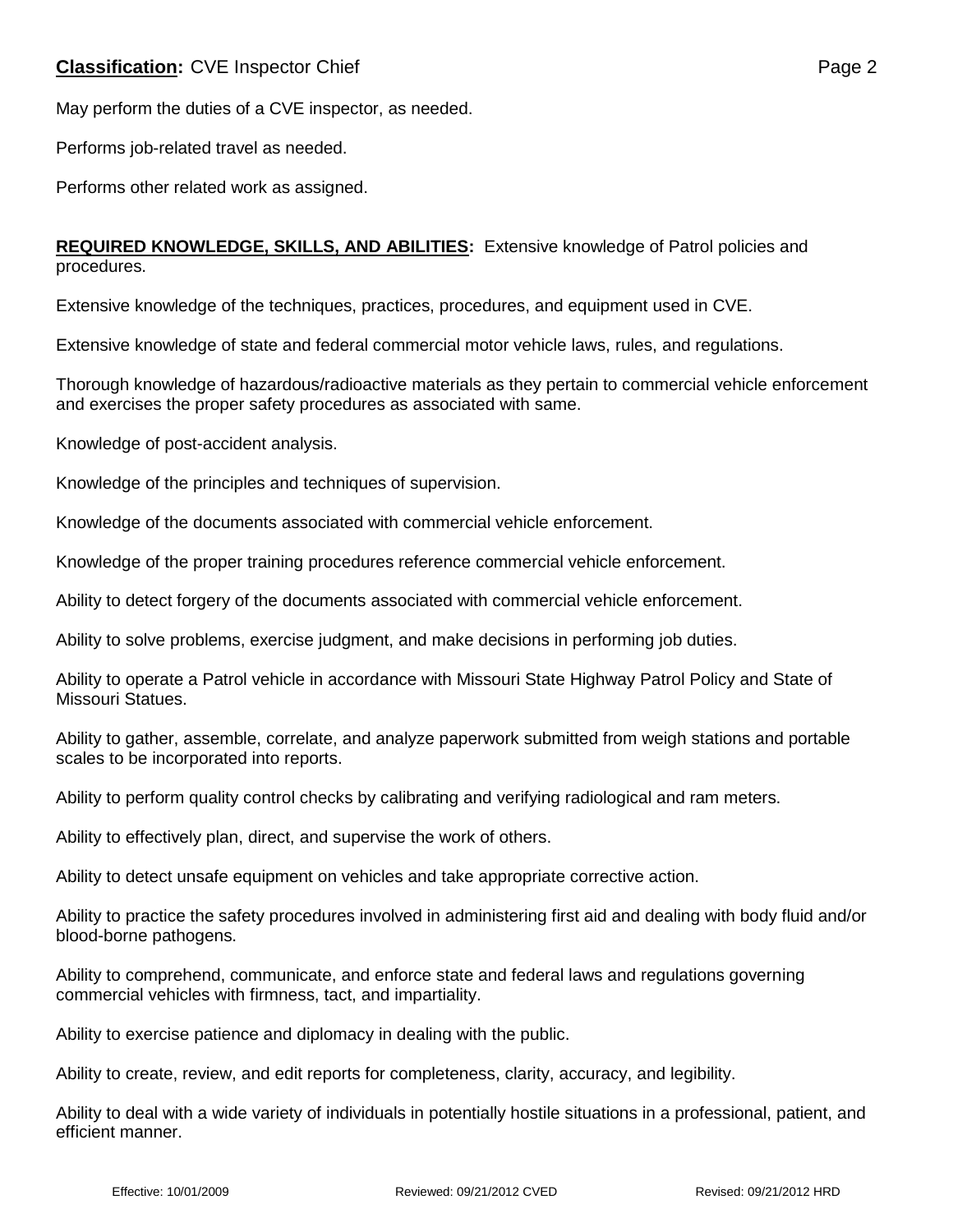## **Classification:** CVE Inspector Chief **Page 3 Page 3**

Ability to motivate subordinates and promote the team concept in the completion of work.

Ability to work with highly sensitive information in a confidential and professional manner.

Ability to operate weigh scales, communications equipment, measuring devices, computer terminal, calibration equipment, and telephone in the completion of job duties.

Ability to position self and equipment under, in, around, and over vehicles and cargo being inspected.

Ability to represent the Patrol and make presentations reference commercial vehicle enforcement to a variety of individuals.

Ability to maintain composure while under cross-examination in regard to personal and professional qualifications and defend findings of fact and subsequent enforcement actions(s) taken in court.

Ability to maintain complex records and files.

Ability to work in inclement weather.

Ability to accommodate shift work.

Ability to lift and transport equipment necessary to complete job duties (e.g., hydraulic jacks, etc.).

Ability to perform job-related travel.

Ability to handle restricted and confidential information in a professional manner and maintain the information as such.

Ability to communicate in English clearly and concisely, both orally and in writing.

Ability to establish and maintain harmonious working relations with others.

Ability to work with material that may be of a sexual nature relating to criminal activity (e.g., written material, photographs, and/or verbal language, etc.).

Ability to work hours as assigned.

**MINIMUM EXPERIENCE AND EDUCATION REQUIRED:** (The following represents the minimum qualifications used to accept applicants, provided that equivalent substitution will be permitted in case of deficiencies in either experience or education.)

Possess at least six years within the Commercial Vehicle Enforcement section of the Missouri State Highway Patrol (must have served a minimum of one year as a CVE Inspector Supervisor I or II/CVO Supervisor I or II).

#### **NECESSARY SPECIAL REQUIREMENTS:** Must be a citizen of the United States.

Must possess and maintain a valid driver license.

Must have successfully completed a job related written examination specified by the Director of the CVE Division.